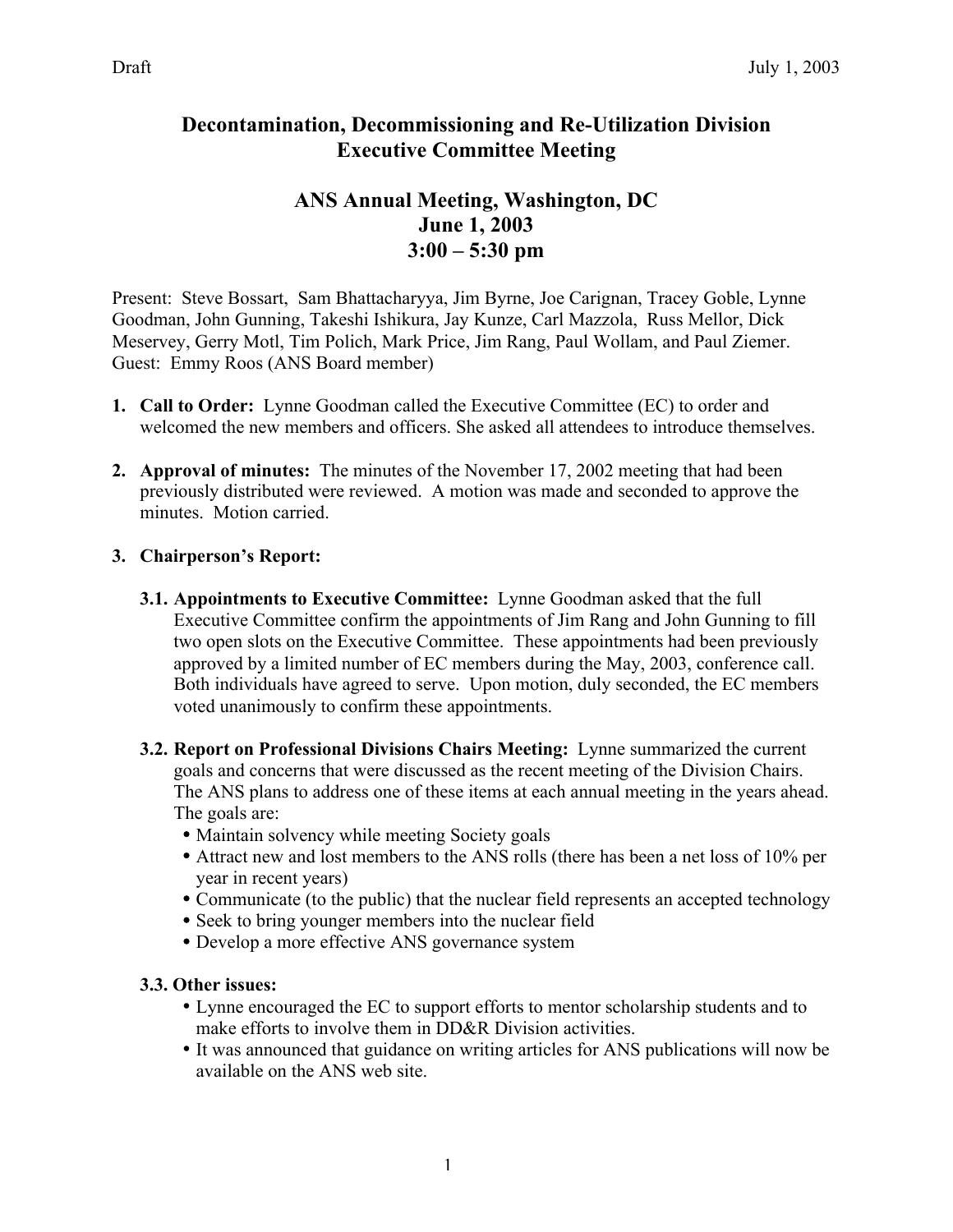Regarding topical meetings, Division members are not authorized to sign contracts with organizations or vendors for goods or services.

It is recommended that for assistance at ANS meetings, the Divisions consider soliciting help from local ANS Sections.

Overall, Lynne indicated that this past year has been a successful one for the Division, and she is looking forward to the future.

**3.4. ANS Metrics (see Agenda Item 10):** Lynne indicated that the ANS is measuring the "health" of each division by a series of metrics that include meeting participation, division governance, contributions to society, services to membership, and related parameters. Currently the DD&R Division has scored well in a number of areas. Overall, DD&R was one of four divisions that ranked above average. The only areas where we score in the "yellow" range (indicating a need for strengthening) are (1) succession planning for appointed positions, (2) development of position papers, and (3) sponsoring of professional division workshops.

A discussion followed. Jim Byrne indicated that the DD&R Position Paper on lowlevel waste is overdue. Lynne asked if there were any objections to sharing the roll-up of the scoring with the ANS Board of Directors. There were no objections.

- **4. Vice Chair's Report:** Jim Byrne distributed the current drafts of the Long Range Operations Plan, the Operating Manual, and the Operations Plan for 2003-2004. He requested that comments from the Executive Committee be sent to him. The documents will be on the Agenda for approval at a later meeting.
- **5. Treasurer's Report:** Gerry Motl presented this report (see handout). He noted that the budget is on a calendar year basis, even though the ANS and Division activities do not follow the same scheme. He pointed out that our budgets in the past have tended to be conservative (i.e., we overestimate expenses and underestimate income). As a result we are in good financial shape. The EC members asked Gerry to update the handout so that it shows the expenses through 2002. He agreed to provide the members with the more current information. Gerry also noted that the budget for 2004 will be presented for action at the November 2003 meeting.

### **6. Committee Reports:**

- **6.1. Membership Committee:** Joe Carignan reported that the DD&R Division membership has remained fairly constant in recent years and currently stands at 1325. He also indicated that he has compiled the results of the recent membership survey and will put together a chart summarizing the results of the questionnaire.
- **6.2. Scholarship Committee:** Paul Ziemer distributed the Committee Report. He announced that Ms. Cindy Fung, a Senior in Nuclear Engineering at the University of Florida, is this year's DD&R Division Scholarship winner. Ms. Fung was unable to attend this Annual Meeting of the ANS due to her summer intern position. This year, the Scholarship Committee solicited applicants from 104 university programs in nuclear engineering,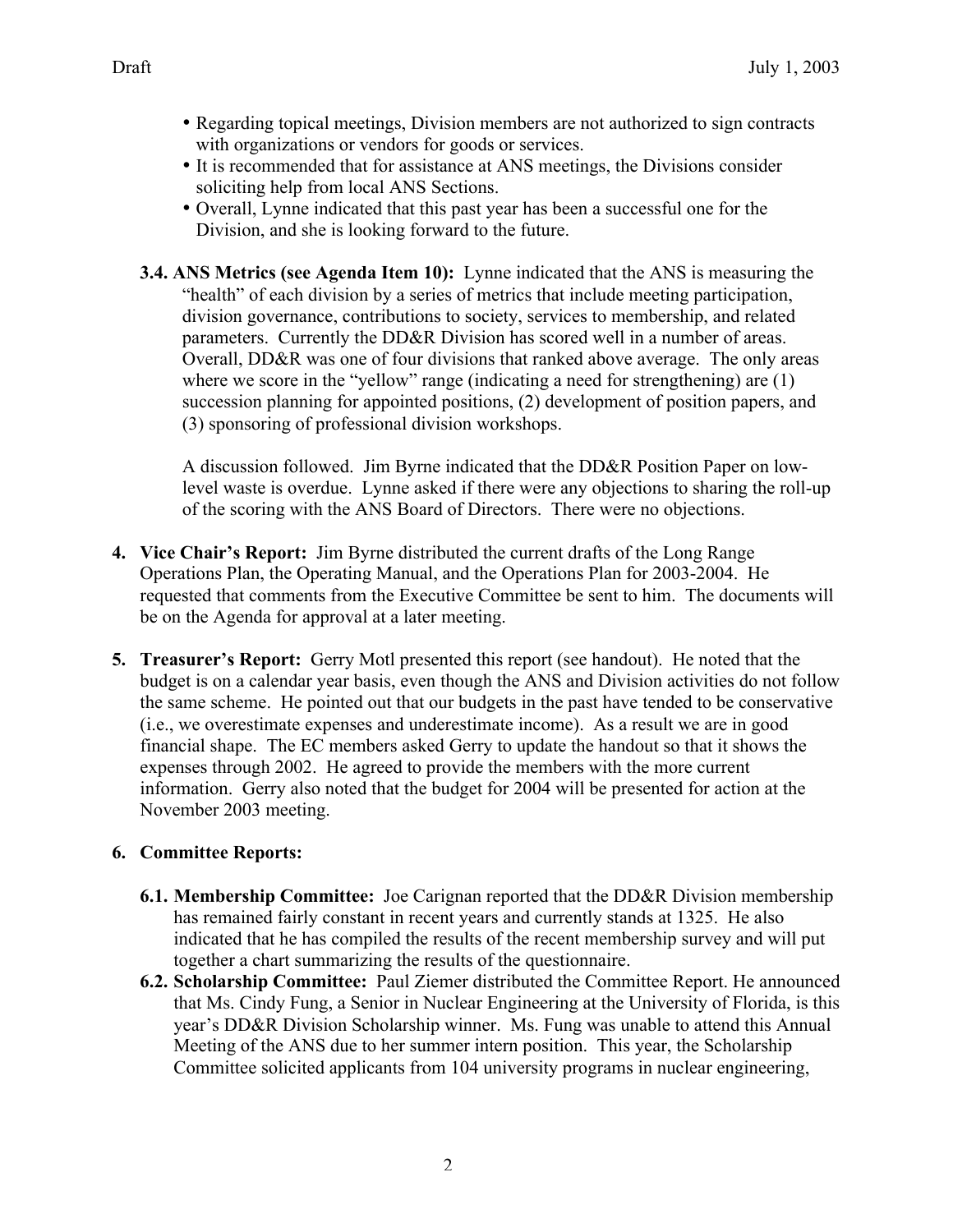health physics, and environmental sciences and engineering. A total of 39 applications were received, including 15 women and 24 men representing 14 institutions.

The Scholarship Committee recommended two changes in the wording describing the DD&R Scholarship requirements as presented on the ANS web site:

Add a sentence in the last paragraph of the general information about the ANS Undergraduate Scholarships to read: "Applicants for the DD&R Scholarship must also submit a brief essay discussing the importance of some aspect of DD&R to the future of the nuclear field."

Rewrite the last bullet of the DD&R Scholarship information to read: "Commit to participating in the DD&R Division Activities by attending the annual and winter meetings of the ANS and serving as a student representative at the DD&R Executive Committee meetings at both ANS meetings. The Division will provide funding for the student's travel, including student registration, reasonable transportation, food, and lodging."

Because these two recommendations came from a committee, they constituted a motion and required no second. The recommendations were both approved as a single motion. Paul Ziemer is to prepare material to submit to the ANS Scholarship Committee to implement these changes.

A question was raised about the current adequacy of the endowment fund that supports the DD&R Scholarship. Lynne Goodman indicated that we may know later this week whether or not we will need additional funds to maintain a fully endowed scholarship. Gerry Motl made a motion, seconded by Tim Polich, to go on record as favoring full funding of the scholarship endowment fund. It was noted that although we do not currently know what the amount is, we could vote in terms of the general principle. Action on specific funding would still have to occur at a later time when we know what the actual amounts are. The motion was approved with one negative vote.

- **6.3. Newsletter:** There was no report on the Newsletter, but there was agreement amongst the EC members that the Newsletter Editor has done an excellent job.
- **6.4 Honors and Awards:** Carl Mazzola announced that the best paper award for the Winter 2002 Meeting in Washington DC goes to Charles Ferguson. Awards for best panelists at the Winter Meeting go to Ray Burke and Elias Hanna. Carl also paid tribute to those EC members responsible for the Embedded Topical sessions at this year's Annual Meeting, namely: Jim Rang, our general Program Chair; Mark Price, Embedded Topical Program Chair; Richard St. Onge, Technical Program Chair; Steve Bossart, Track 1 Panel Chair; and Don Eggett, Track 2 Panel Chair.

A proposal was received from Larry Boing recommending the DD&R Division sponsor a "higher level" award, perhaps a national award of some sort in the area of DD&R. Details remain to be worked out. There was a general consensus that this was a good idea, but action will be deferred to the November 2003 meeting.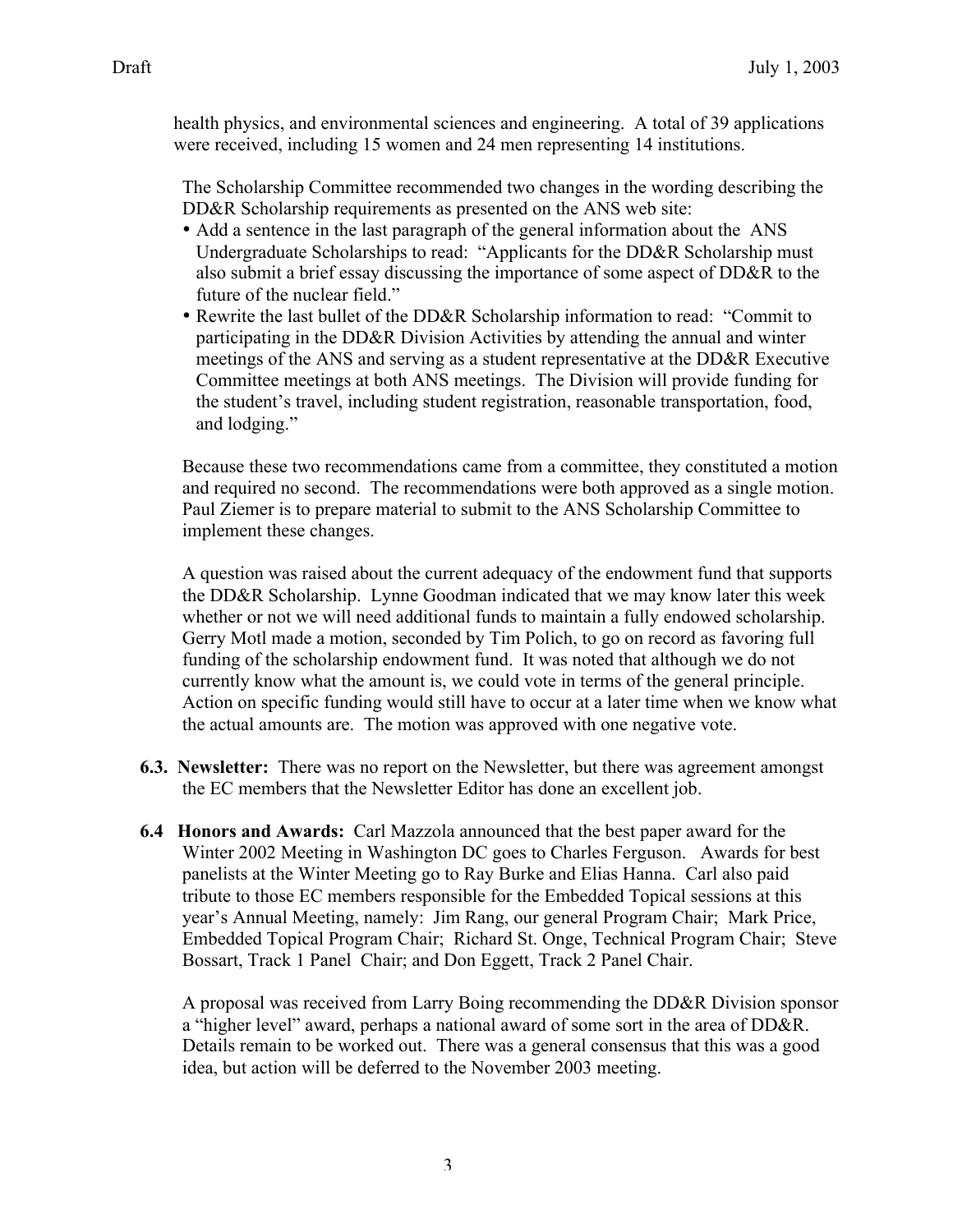- **6.5 Finance Committee:** Gerry Motl was asked about the need for an audit of the DD&R account. He indicated that there is no need for an audit since we do not actually handle any funds. All the accounts are managed by the ANS HQ staff, so any audits would be done directly by the ANS.
- **6.6 Program Committee:** Jim Rang summarized the actions of the Program Committee that had met prior to the EC meeting. He highlighted plans for a session that is planned for the 2004 Annual Meeting to mark the  $25<sup>th</sup>$  anniversary of TMI. He also emphasized ongoing efforts to consolidate DD&R-related meetings in the future. Details on the Program Committee actions are provided in the minutes of that committee meeting.

### **7. Long Range Operating Plan:**

- **7.1. Membership Interest Questionnaire:** Joe Carignan reported on the results of the membership questionnaires. There have been 209 responses to date. The preliminary results indicate that 77% of the respondents feel that the DD&R Division provides value to them as members. We need to wait several more weeks to obtain a greater number of responses, after which Joe will prepare and distribute a complete summary of the results.
- **7.2. Meeting Consolidation:** Lynne Goodman summarized the status of the consolidation efforts. (Note: see additional details in the Program Committee minutes). Lynne requested that interested EC members meet with her for breakfast Wednesday, June 4 at 7 a.m.
- **7.3. Public Policy:** Jim Byrne had no additional items to add at this time.
- **7.4. Standards:** Don Eggett reported that Jim Byrne's Long Range Plan covers the items of interest. Don will send out e-mails again to solicit support for standards activities. He indicated that the International Standards Organization NTAG organization is interested in individuals to participate in standards development in the area of DD&R, particularly site remediation. With respect to standards in process, he indicated that the standard on Validation of Data is on track, and the standard on De-fueled Safety Analysis is currently under review.
- **7.5. Website:** John Gunning reported that the DD&R web site is currently up-to-date. He expressed the hope that the site would be widely used. John acknowledged the assistance of Hanna Shapiro who does the programming for the site.

### **8. Other Long Range Operating Plan Items:**

**8.1. White Paper on Designing New Plants for Decommissioning:** Sam Bhattacharyya reported on the draft white paper that is being developed. The plans are to issue the  $1<sup>st</sup>$ draft in about a month.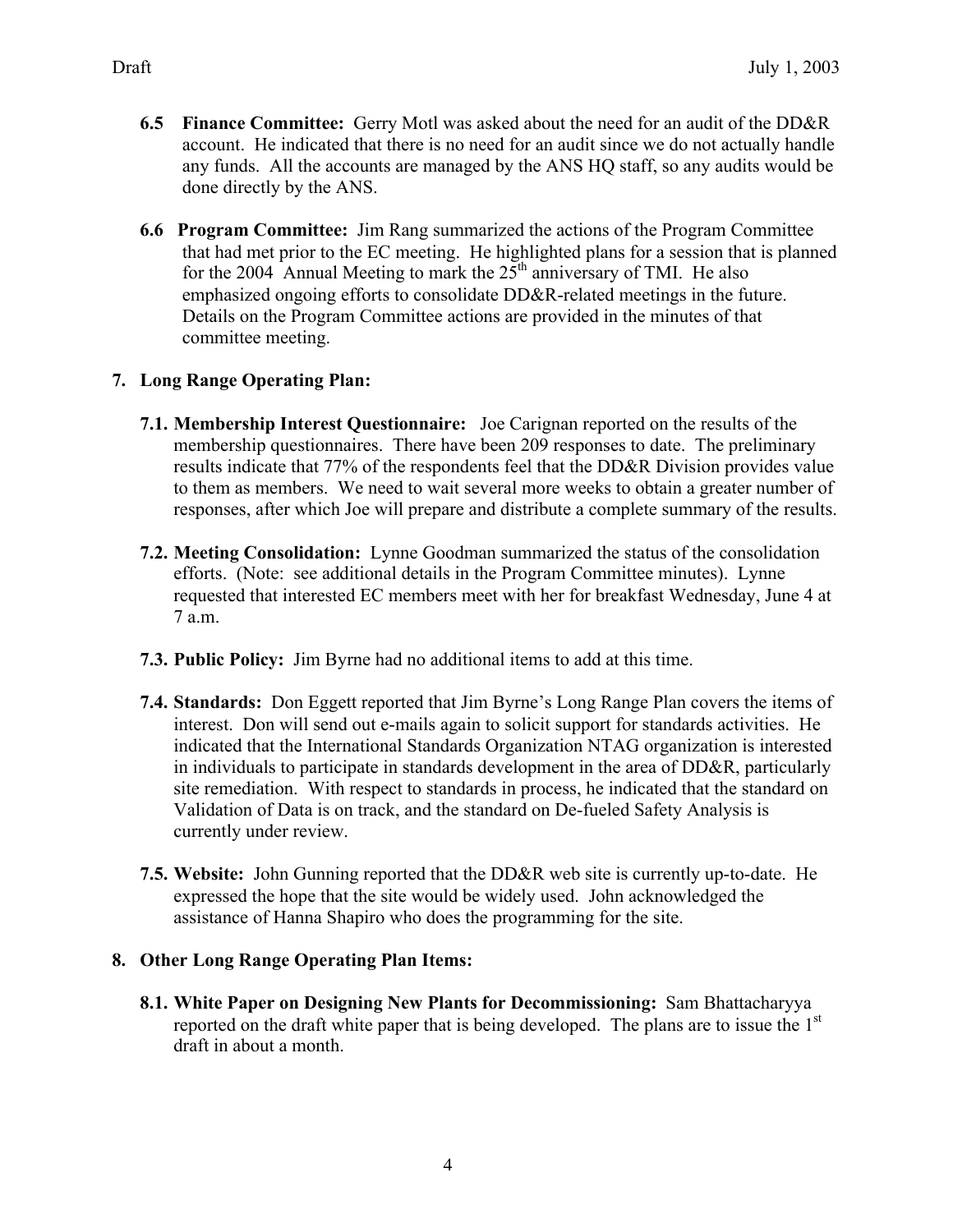- **8.2. Other:** Lynne Goodman asked if this or other white papers should be issued as a journal article or a Nuclear News article. She noted that in general white papers do not have a "home." The general consensus was that this was a good idea. Another suggestions was to issue the white paper as a monograph. Sam agreed to check with the ANS on available options for publishing a white paper as a monograph.
- **9. Revision to the DD&R Charter:** Steve Bossart reported on the proposed revision to the DD&R Charter. The focus of the revision is the addition of legacy waste and long-term stewardship as an integral part of the DD&R mission. He noted that the importance of this area is exemplified by the fact that the DOE has recently set up a separate Office of Legacy Management. This area includes long term surveillance, maintenance of site and worker records, pension and health benefits for workers, and grants and economic incentives for states to acquire land. Steve indicated that, so far, there has been a positive reaction to the idea of including long-term legacy and stewardship as part of DD&R activities. He emphasized the need to communicate to others that this area is included in DD&R. He stated that he is soliciting input on moving this idea along in terms of modifying the DD&R Mission Statement.

Gerry Motl moved, and Russ Mellor seconded, that legacy and long-term stewardship be officially included as part of the DD&R Division's mission. The motion carried unanimously.

- **10. Metrics:** See item 3.4. above
- **11. IAEA Request for Assistance:** Lynne Goodman announced that the IAEA has requested assistance on developing a graduate level course covering several DD&R topics. If anyone is interested, let her know.
- **12. Radwaste Magazine Articles:** No report on this item
- **13. Student Conference 2004:** During the Program Committee meeting, the student representatives for the 2003 Student Conference, Darby Kimball and Lance Kim, reviewed last year's conference and introduced the Chair of the 2004 Conference, Ross Radel. Ross indicated that the 2004 Conference will be on April 1-2 at the University of Wisconsin. (See additional details in the Program Committee minutes.)
- **14. ASME D&D Handbook:** Carl Mazzola reported that the project is moving slowly. The Chair asked Carl to follow up on the status of this effort and report back to the EC.

### **15. New Business:**

**15.1.** There was discussion on whether to restrict the DD&R web site to members only. There was general agreement that much of the information on the site should be open and available to anyone. However, there may be a need for a pass-word protected restricted area within the site for use by Executive Committee members only. John